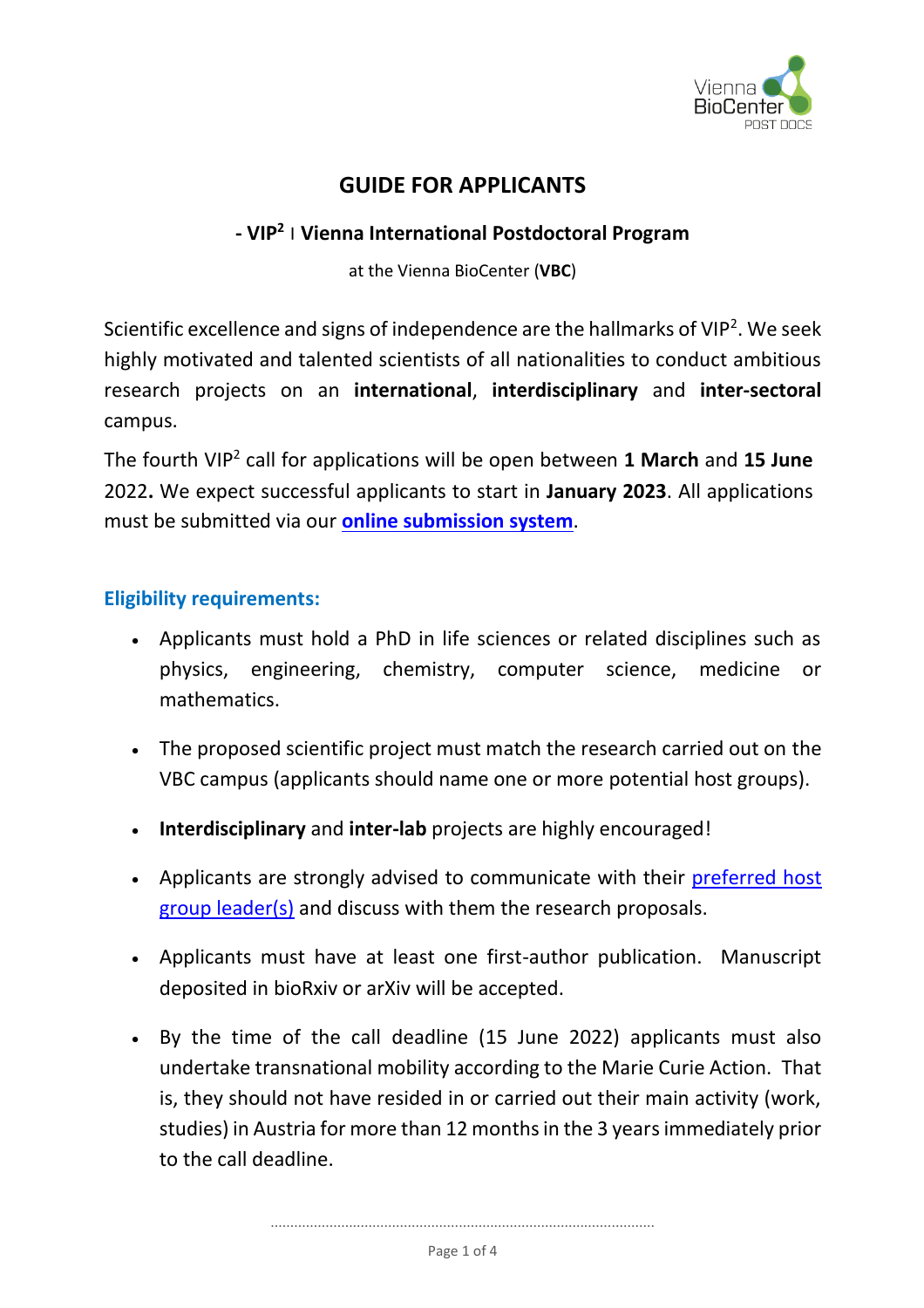

#### **Application requirements:**

Applications can only be submitted via our **[online submission system](https://selapp.imp.ac.at/?selection=Selection2022)**. The following information must be provided in the on-line form:

- personal information: name, contact details, current place of education / employment
- main scientific area (choose one from the [7 research areas](https://www.viennabiocenter.org/research/research-areas/) at the VBC) and up to 5 keywords
- DOI of at least one first-author publication or manuscript
- contact details of two referees. The system will send an automatic email to referees with instructions. At least one reference letter has to be uploaded into the system **BEFORE** the application can be submitted.

The following documents have to be uploaded:

- CV with details of education, scientific training starting from Bachelor degree, honours, etc.
- PDFs of transcripts and certificates of degrees / training
- a project proposal (max. five pages excluding reference list) that compliments the aims of the host lab(s)
- a one-page explanation of the project written for the public, outlining the societal impact
- Written proof (letter or email) from the chosen VBC group leader(s) indicating his/her support for the application

#### **Selection procedures**

The  $VIP<sup>2</sup>$  Recruitment Committee oversees the selection procedures. The committee is composed of a chairperson and representatives of the seven research areas at the VBC. (Potential hosts of applicants are excluded from the selection committees.)

The selection is a **two-step** procedure: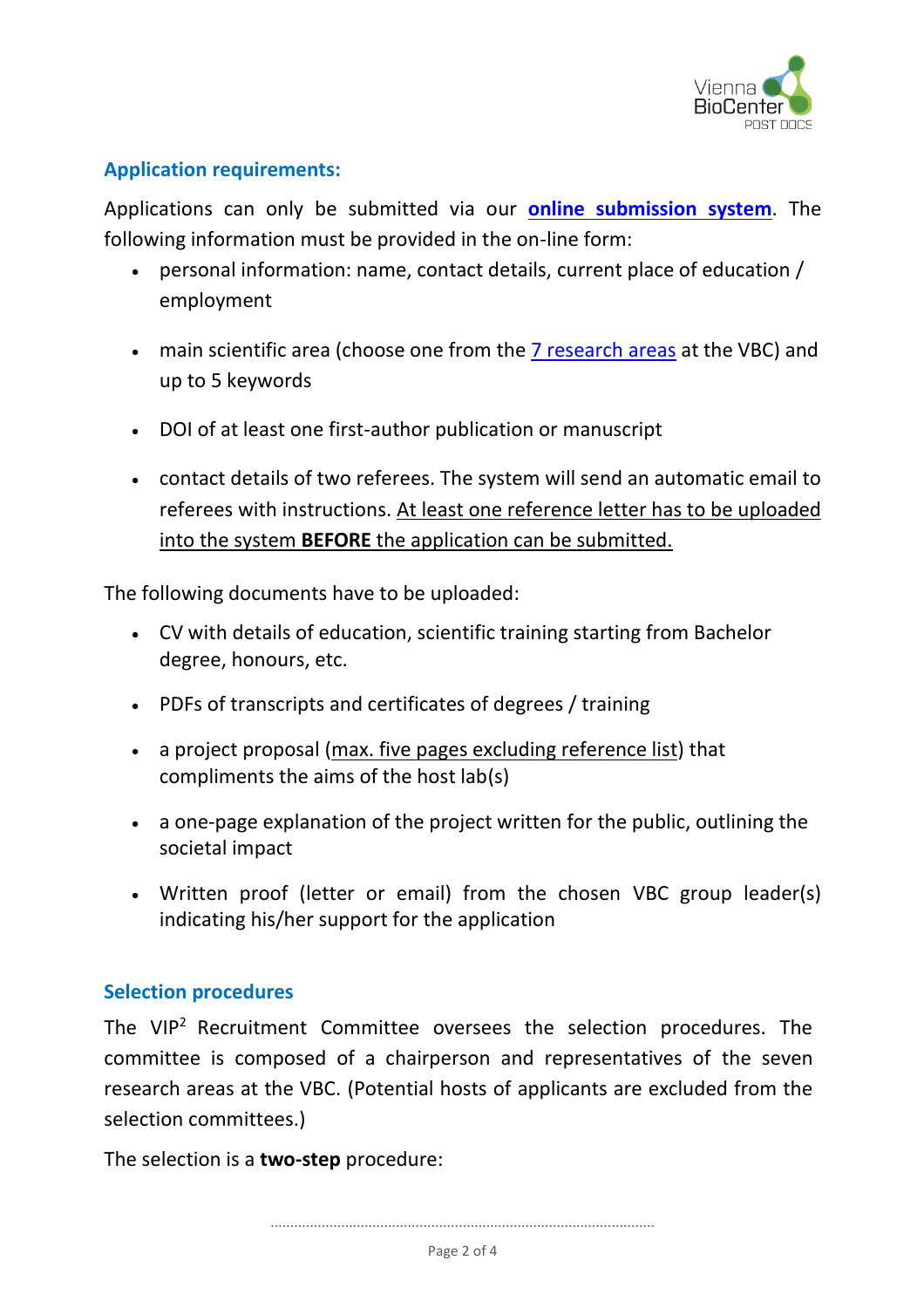

- Step 1: initial eligibility check followed by in-depth review of the applications by external reviewers
- Step 2: panel interview (on-line)

# *Step 1: eligibility check and in-depth review of the applications (16 June – 15 September*)

Applications will be checked for eligibility and the qualified applications will be sent out for review. Applicants will be informed by email by 30 June about their eligibility status and whether their applications will go out for in-depth review. In cases of appeal, the candidate must appeal the eligibility decision in written form to the program manager by email. If eligibility is clarified within 6 working days, the application will be considered further.

Each eligible application will be reviewed by 3 topic-appropriate, international experts. The reviewers will provide numerical scores for the following points:

- Past history of achievements including assessment of the reference letters and publication(s) / manuscript(s) (40% of total score)
- VIP<sup>2</sup> proposal (60% of total score)

Applicants will be ranked based on their average scores of the three reviewers. The VIP<sup>2</sup> recruitment committee determines the quality cut-off threshold and a list of invitees for the step 2.

All applicants will be notified by email about the results of the evaluation by 30 September. Applicants who pass the Step 1 successfully will be informed of the Step 2 requirements and procedures.

## *Step 2: panel interview* (*mid-October*)

The interview consists of a 25-minute presentation / discussion with an interview panel on applicant's PhD project or one previous research project (~5 minutes) and the proposed VIP<sup>2</sup> research project ( $\sim$ 20 minutes). The interview will be scored by the panel members. The final cut-off threshold will be defined by the interview committee allowing the highest possible number of candidates that are